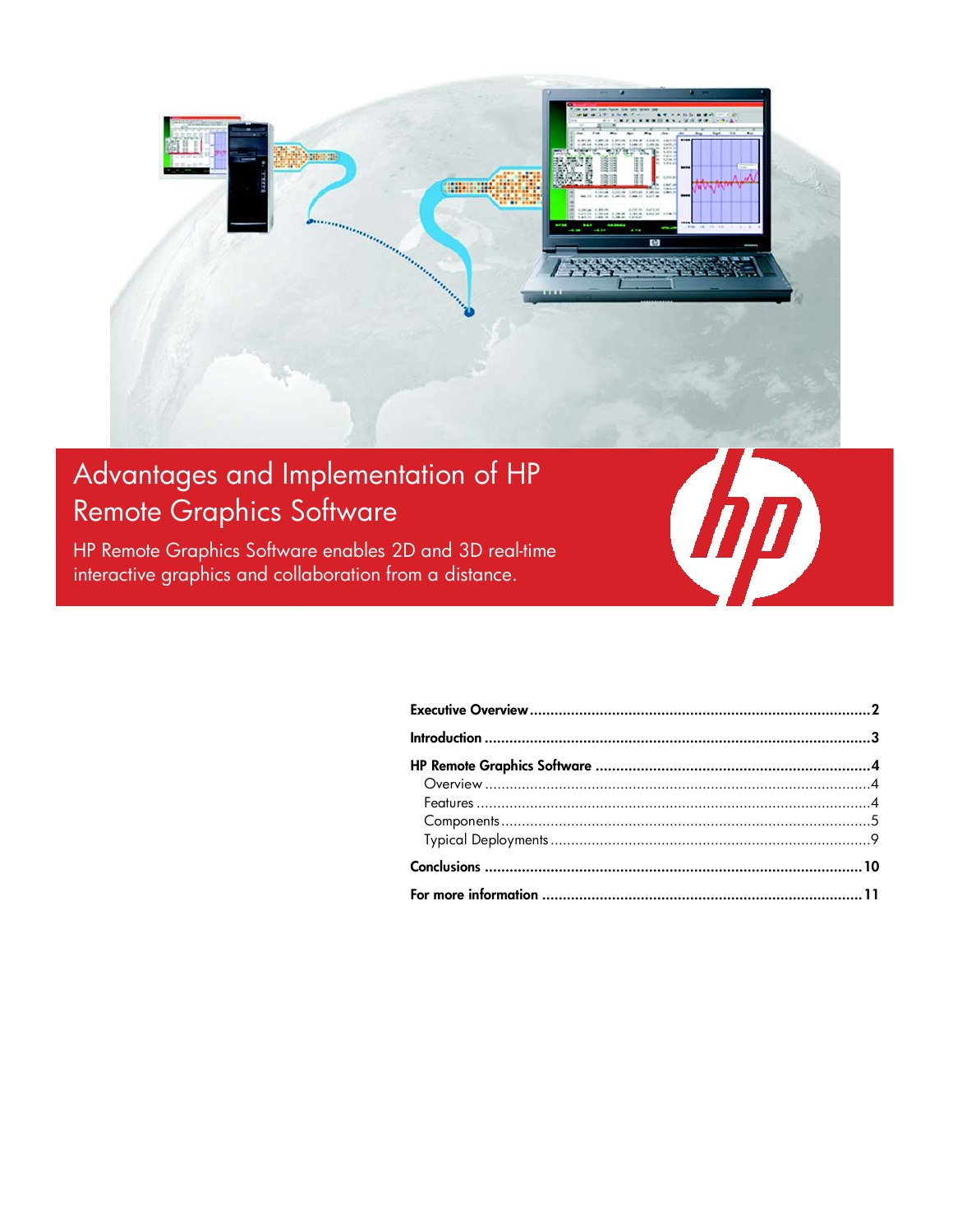## Executive Overview

HP Remote Graphics Software (HP RGS) efficiently transmits complex 2D and 3D images from a sender system across standard computer networks to remote users. The remote users interact with a host sender system and its applications as if they were using a local workstation. HP RGS allows users to work with applications and data remotely—for example on the road with a laptop. It enables display of 2D/3D graphics, full motion video, and multi-display on a system that only has 2D graphics card(s), and allows multiple users to interact with the same model in real-time.

There are many uses of such technology, including enhancing security, providing support, classroom training, collaboration on design and animation projects, and infrastructure consolidation.

HP RGS employs several innovative technologies developed by HP. Components such as a patented compression/decompression algorithms and HP-developed software form a modularized software product that can be installed on a wide variety of HP and non-HP systems. Because it requires no application modifications, HP RGS may be used in conjunction with any application software. The receivers are often off-the-shelf thin clients or Microsoft Windows®-based workstations, PCs and notebooks. Senders may be workstations or workstation/PC blades; the HP Blade Workstation and HP Blade PC solutions are especially effective in an HP RGS environment.

The result is a cost-effective mechanism for providing a secure, collaborative environment for sharing complex graphics, text, or video among a (perhaps geographically dispersed) group of users. The HP RGS is applicable to a wide variety of industries, including digital content creation (DCC), computeraided design (CAD), financial markets, oil and gas, education and general scientific and research labs.

Benefits of HP RGS include increased corporate security; increased convenience and productivity for designers and animators; reduced management costs; and more effective collaborative programs such as training and joint product design.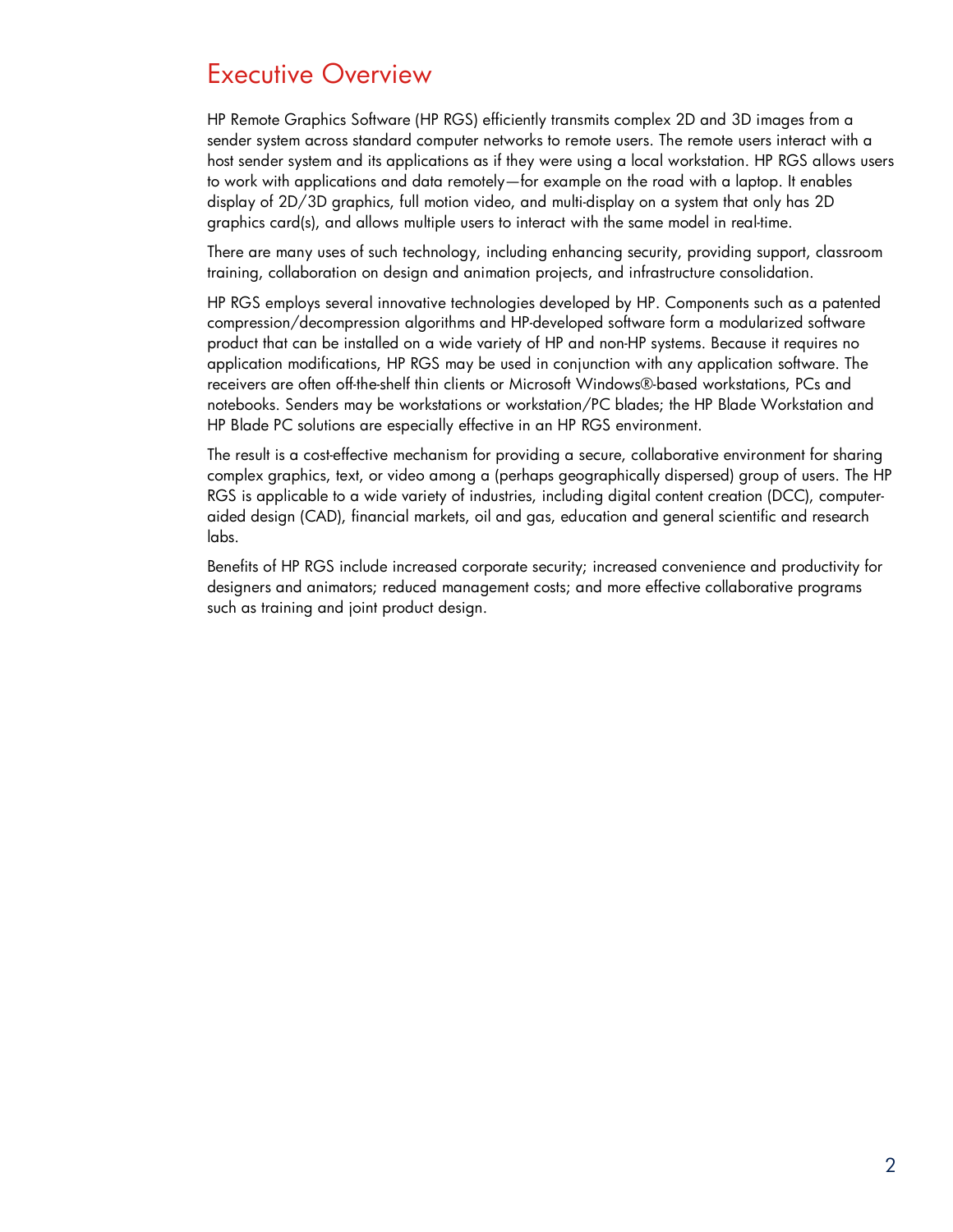## **Introduction**

This paper describes a product from Hewlett-Packard that allows sharing of documents, complex graphics images, and/or real-time video across a standard network, with unmodified off-the-shelf applications, giving the remote viewer(s) a "just like local1" experience.

Designers and engineers in today's environments are working with increasingly complex models and simulations. Whether it is increased reality of an animated movie, or an in-depth fly-through of the engine compartment of a prototype vehicle, the need for higher performance, more data, and increased realism in visualization is the order of the day.

Compounding these increases in compute demands are the conflicting goals of increased security (reducing the number of places where proprietary data is exposed outside of a corporation), and the efficient use of geographically dispersed people resources. With the ability to communicate nearly anywhere on the planet, designers need real-time visual access to the results of simulations, and animators need to tightly collaborate on animation details. However, with data sets of gigabytes to terabytes, and the intense desire to keep this data secret, it is impractical (and generally undesirable) to take the data to the users—it is preferable to send images instead.

HP Remote Graphics technology can be employed in a variety of situations, including:

- Remotely accessing a workstation—work remotely and securely from anywhere, anytime, while keeping the data secure on the host workstation
- Remote demonstrations—show (perhaps many) remote users applications running on the workstation without their need to install the application software
- Design review and collaboration—allow multiple users to remotely interact with large models—even without the modeling application and data on their workstations<sup>2</sup>
- Support—provide user application support by allowing support professionals to remotely interact with the target desktop
- Training—distribute complex images of application demonstrations to a number of clients in realtime
- Centralization and consolidation—employ cost-effective centralized compute and file services (e.g., HP ProLiant Blade Workstations and HP Blade PCs) while providing results to a remote thin client, PC, or workstation.

-

<sup>1</sup> Performance is subject to network speed.

 $^2$  Subject to license restrictions, be sure to check with your application software vendor.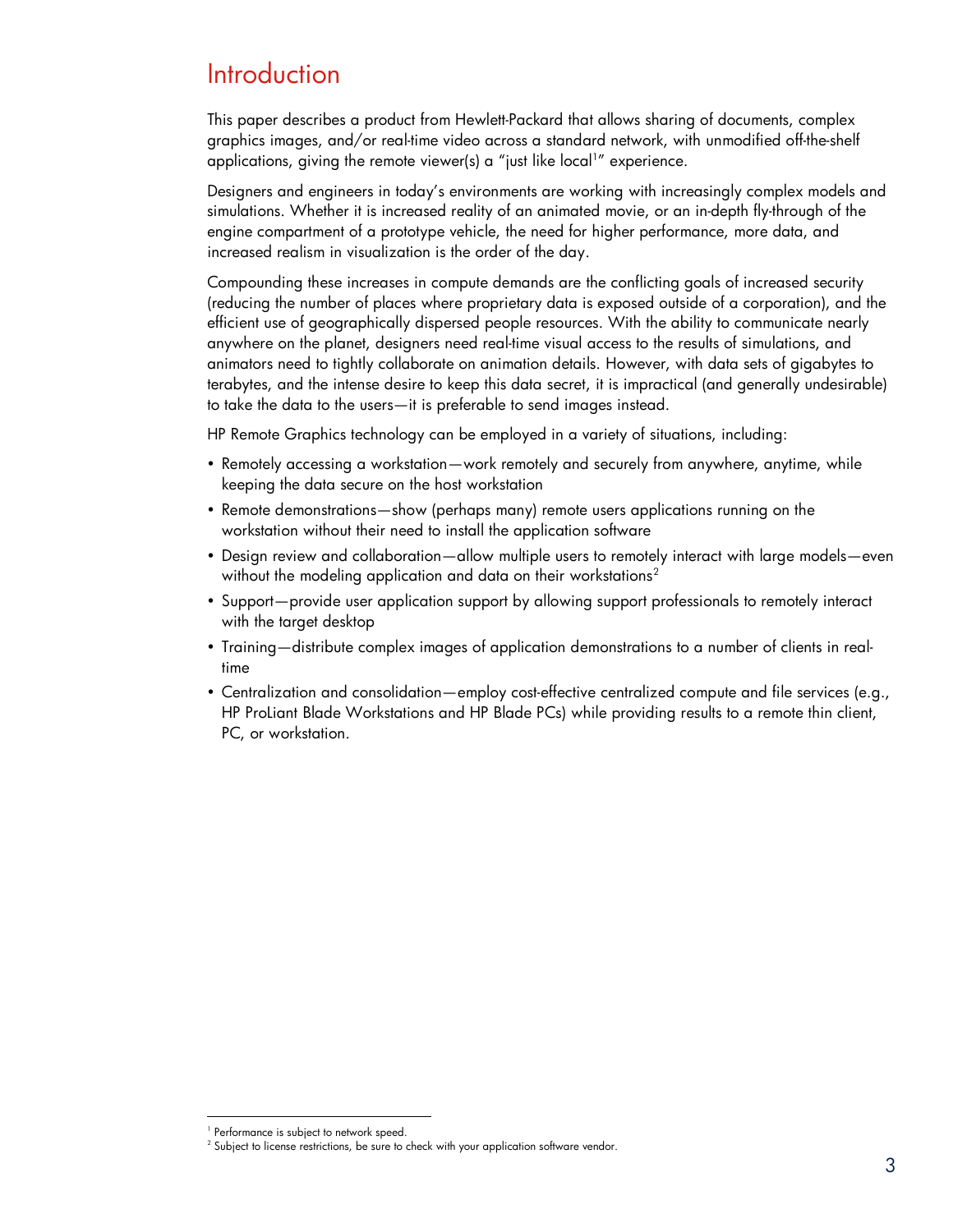# HP Remote Graphics Software

### **Overview**

As shown in Figure 1, HP RGS consists of one sender and one or more receivers. As the sender performs typical workstation functions, the receiver sees these actions as if they were happening on the receiver's local workstation. Further, the receiver uses their keyboard, mouse, and USB devices to interact with applications just as if they were physically interacting with the sender system.





Internally, the sender's workstation is executing an application and interfacing with the graphics drivers using the standard X, OpenGL, DirectX, and/or Graphics Device Interface application program interface (depending upon the operating system). The sender monitors and records any changes in the screen appearance, compresses and encrypts that information, and sends it to the receiver(s) as required. The receiver then decrypts and decompresses the information, then updates the local display appropriately. For selected sender operating environments $^3$ , the sender also sends audio (compressed and encrypted) to the receiver(s).

Similarly, the receiver captures local USB data, keyboard, and mouse events and returns them to the sender, which are then interpreted and executed on the sender's system.

### Features

The modular architecture and patented compression technology permit a comprehensive set of features not found in any other remote workstation technology. These features include:

• Flexible operating environment support. The HP RGS supports Microsoft Windows XP Professional, Windows XP Professional x64 Edition, and Red Hat Enterprise Linux 32-bit and 64-bit. In addition, multiple hardware environments are supported, including HP Personal Workstation xw series, HP ProLiant Blade Workstation, HP Compaq Blade Workstation, HP BladeSystem Blade PC, and HP

<sup>3</sup> Audio is only supported on Microsoft Windows-based senders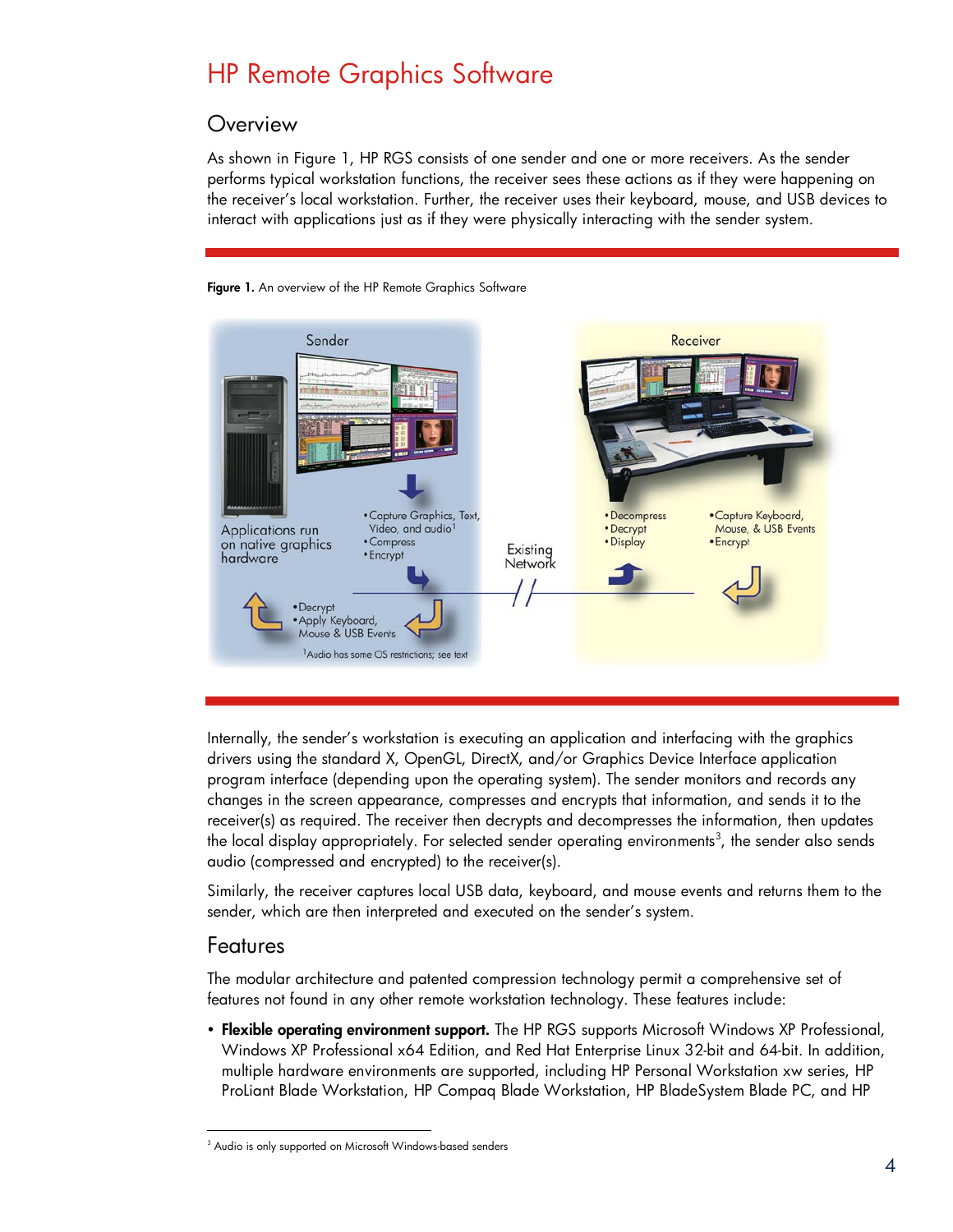Compaq Thin Client with Microsoft Windows XP Embedded (as receiver only). Check www.hp.com for specific combinations of sender/receiver hardware platforms and operating environments.

- Full utilization of graphics accelerator hardware on the sender system. HP RGS makes full use of graphics hardware on the sender system—since the receiver is dealing only with pixel data, it need only be capable of displaying 2D images. This vastly reduces the graphics card, CPU, and other system requirements on the receiver side and enables a low performance system to display complex real-time 3D images.
- High quality, high performance compression/decompression technology. HP's patented compression/decompression (CODEC) technology provides both high quality and high performance. The high compression ratio reduces bandwidth requirements and permits communication across standard networking hardware.
- USB device mapping to receiver. Selected USB devices<sup>4</sup> are supported by the receiver, allowing the use of devices such as security keys, flash drives, and printers over the secure connection. A USB Access Control List (ACL) can be used to allow or deny USB devices based on a number of specified USB attributes such as the device class and vendor ID.
- Highly secure connection. HP RGS uses multiple security techniques, including encryption of all media streams and all USB, mouse, and keyboard data. (See the section on "Security," below).
- On the fly compression selection. Compression technique may be changed on the fly to effectively manage image quality and network bandwidth requirements.
- Application transparency. No modifications of applications are necessary.
- Industry-standard network-based design. The communication mechanism is industry standard TCP/IP, with no requirements for proprietary networking or cables and no limit on distance. This allows HP RGS to be deployed in an existing network environment.
- Stateless client. No information is stored on the receiving side, eliminating data loss because of network disruptions. In addition, there is no need for application executables or application data to reside on the receiver.
- Access to entire desktop session. The remote workstation is able to get a convenient and easy-to-use whole-desktop view of the sender's display.
- Software solution. The software-only solution allows deployment without physical changes to the compute environment or additional infrastructure investments.

### **Components**

#### The Software Stack

HP Remote Graphics Software is composed of several software layers and various modules that manage the traffic to the receiver. The primary layer is a platform independent module that interacts with the various graphics libraries, depending upon the sender's host operating system (32-bit or 64 bit Linux or Microsoft Windows).

<sup>4</sup> Blade Workstation Client, Microsoft Windows XP/XPE are only supported. See hp.com for a list of supported devices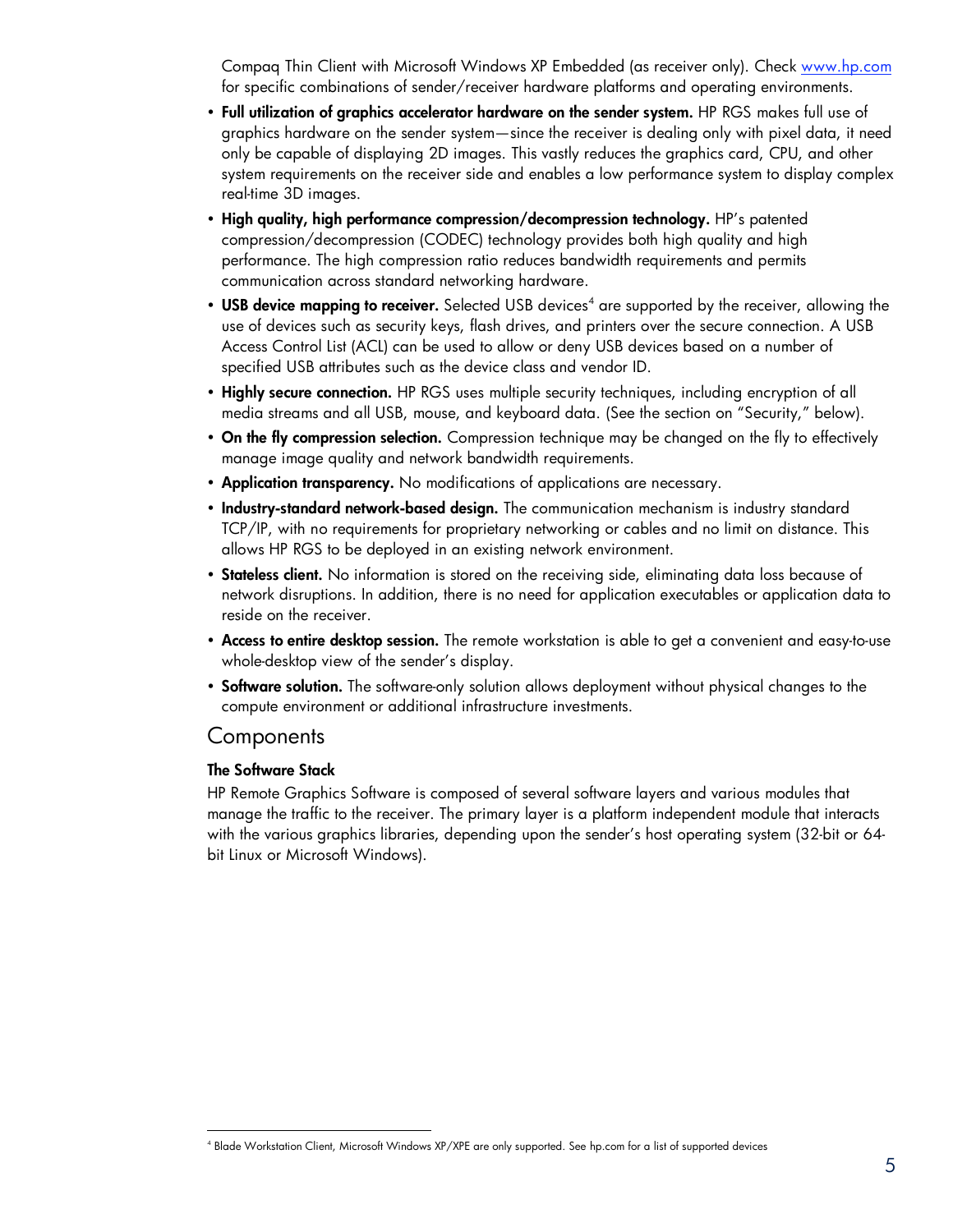Figure 2. Block diagram of HP RGS software.



Calls to the graphics applications programming interface (API) on the sender may be monitored (in the case of OpenGL and DirectX), and/or HP RGS periodically reads the device's frame buffer to track operations that modify the appearance of windows on the sender's screen. The HP RGS extension communicates with a sender module that manages the communications traffic to/from the receiver. The sender module contains multiple software packages, including display management, input management (handling returned mouse and keyboard commands) security, remote audio output, remote USB, and compression/decompression.

#### **CODEC**

One of the most important components of HP RGS is the compression/decompression (CODEC) algorithm. HP RGS uses an HP-patented CODEC technology, called "HP2," developed specifically for rich digital images and high frame rate video. HP2 is now in its second major revision, with enhanced performance and reduced overhead.

HP2 is a new method for compression of visual content, and is able to efficiently identify different components of a graphic (e.g., text, lines, photos) during compression, and use a different encoding method for each component. Whenever possible, HP2 uses lossless compression for graphics and text, and on natural images it uses lossy compression. The result is a variable-quality compression across the image that retains high image quality where differences would be most noticed (e.g., text), with higher compression in other places (e.g., single-color blocks).

The HP2 CODEC was designed for embedded systems with very limited resources, and thus has a very small footprint (e.g., it can be downloaded with media).

The figures below compare the HP2 CODEC with low-quality (highly compressed) JPEG. In the first case (Figure 3), the compression algorithm JPEG is used as a baseline comparison on a US Lettersized page of a "Toy Store" advertisement. The original (uncompressed) bitmap graphic is shown on the left, the compressed graphic is shown in the middle, and a "differences" graphic is shown on the right.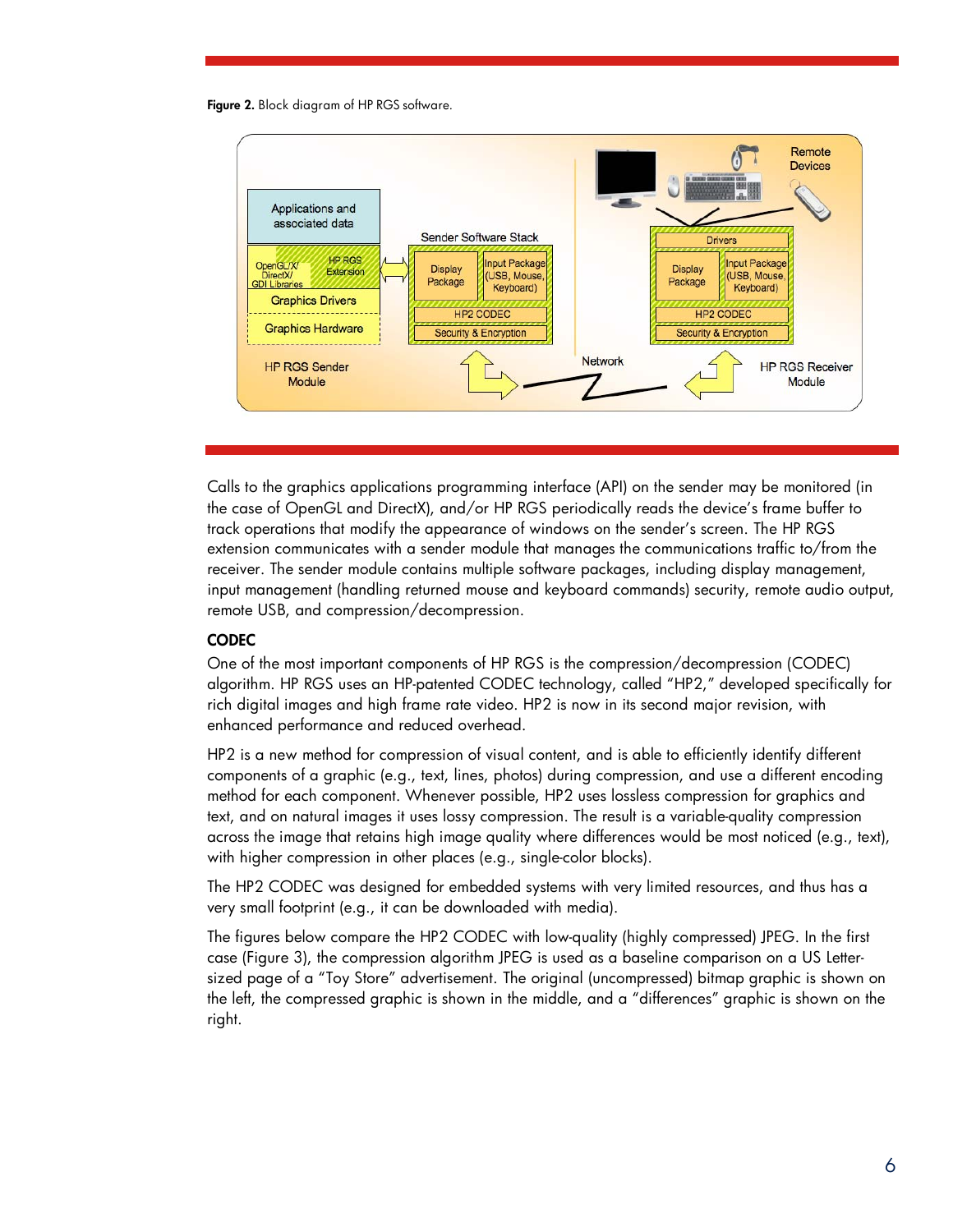Figure 3. Image quality analysis of JPEG.



The differences graphic represents, for each pixel, the magnitude of the error (difference from original, white is zero) after compression/decompression; more non-white pixels in the differences graphic represents a poorer reproduction of the original graphic. In this example, the JPEG compression algorithm (at the highest level of compression) tends to do most poorly on text and complex images.

More pixels in the differences graphic also represent increased data transferred to the remote receiver, requiring additional bandwidth. The increased bandwidth requirements may substantially affect performance when video and 3D images are being processed.

Figure 4 illustrates the quality of the HP CODEC. Again, the original image quality is shown on the left, the middle section of the image shows the image after HP2 compression, and the right hand part of the image shows the differences comparison after decompression. Note that the JPEG image is compressed 50:1, while the HP2 CODEC compresses at 170:1, which means that the HP2 compressed image results in less data—placing less load on network resources and enabling higher frame rates.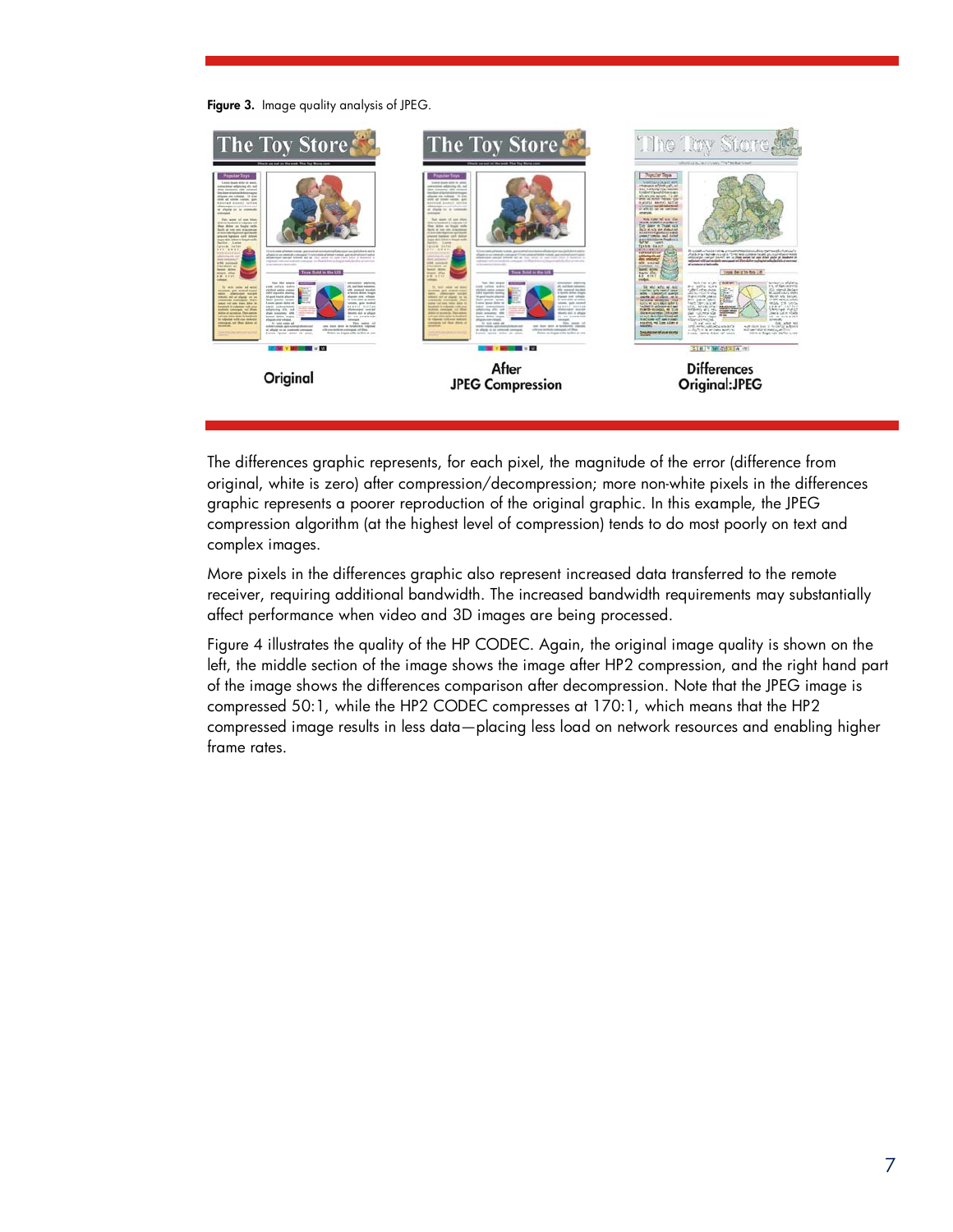Figure 4. Analysis of HP2 CODEC compression quality.



Also note in Figure 4 the effects of the hybrid lossless and lossy compression techniques; all of the text, lines, and single color blocks are faithfully reproduced, only those sections with complex color mixes, which use lossy compression, show compression artifacts.

#### Remote Devices

The HP RGS client can receive an audio stream from the sender (for selected sender operating systems). In addition, local client USB devices can be attached to the remote system. For example, USB I/O devices such as scanners and printers can be attached to the client system, as can USB disk drives and flash drives. Security devices, such as USB keys and USB fingerprint readers are also supported.

#### Session Allocation Manager (SAM)

In a centralized environment, the SAM software helps support virtualization—the ability of a client to dynamically obtain, use, and release compute resources from a central pool of resources. These resources may be HP Workstations, HP Blade Workstation Solution, or the HP Consolidated Client Infrastructure.

The SAM is a single-point of access utility that manages all of the remote desktop connections to the computing resources. In a high availability configuration, computing resources may be configured to permit failover; the SAM will automatically search for an operational compute node before connecting the user to his/her computing resources.

Since users acquire and release resources only as they are needed, compute resources are much more effectively utilized. Moreover, system administrators have much more freedom in configuring, upgrading, and deploying new hardware into the centralized compute infrastructure, without costly disruption of end users' tasks.

#### **Security**

HP RGS has multiple levels of security, including authorization and authentication. Users can be assigned and administered from a central service. There is a single sign-on (SSO) for connection/session initiation; if the receiver and sender are within the same domain, the credentials of the current user are used to automatically establish connections between receiver and sender.

Extensive collaboration techniques are used to allow the primary user to control the connection. For example, the keyboard and mouse can be enabled or disable for collaborators. If the primary user connects from another location and that user has a pre-existing connection, the previous connection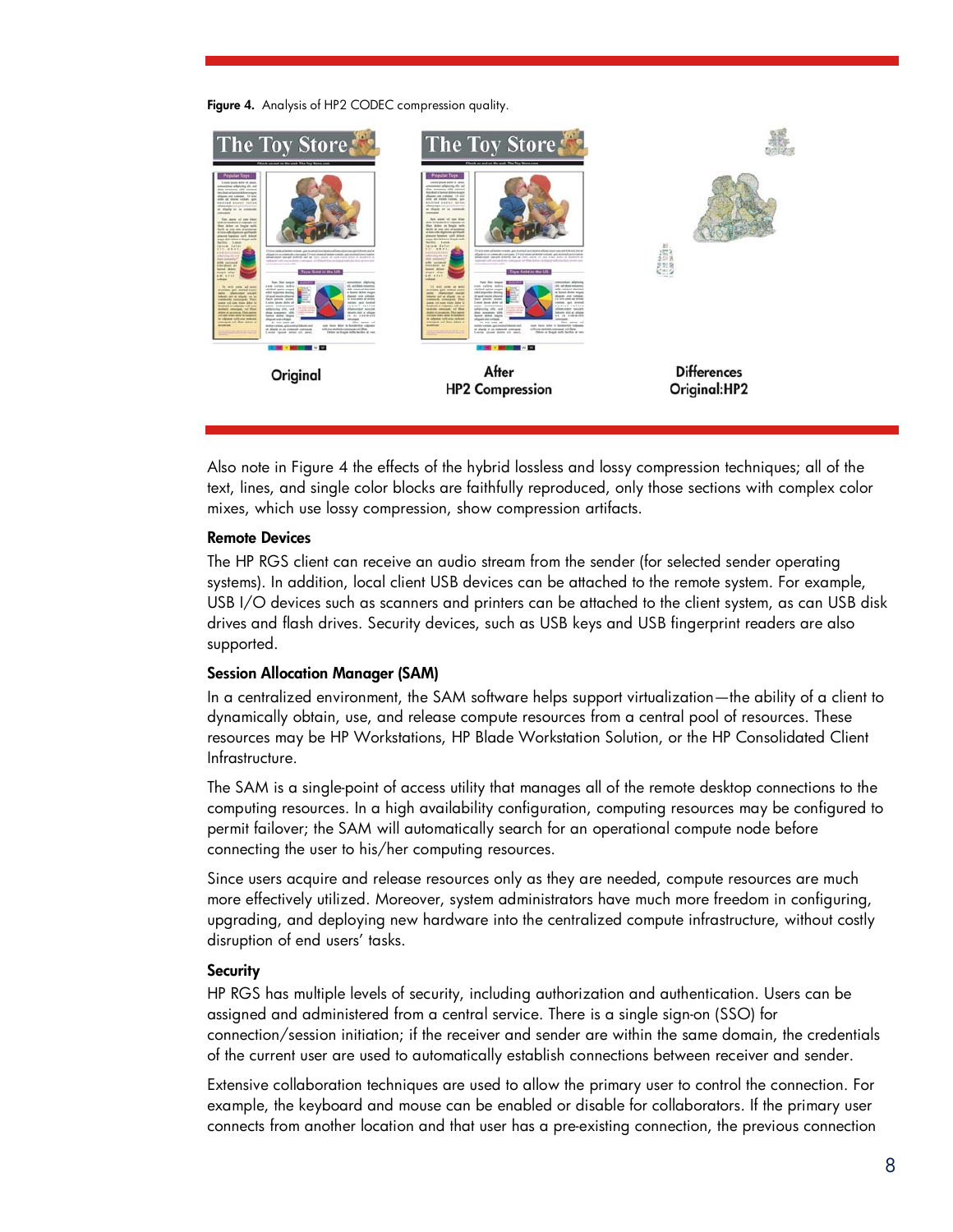will be terminated. This feature adds security and privacy measure for mobile user sessions and prevents the possibility of snooping through the user's non-active client connection elsewhere.

Another security feature is a collaboration notification dialog window that appears once a collaboration user has been authorized to connect to the desktop. A persistent pop-up window appears once a guest user has been authorized to connect to the desktop as reminder that desktop session is being shared—the window contains user information such as username and hostname, and continuously lists all connected users. This serves as both a reminder and a visible indicator of a collaboration session taking place.

All graphics traffic is encrypted using the Anonymous Diffie-Hellman (ADH) cipher suite based on the OpenSSL implementation, including mouse and keyboard data. Encryption is started with an initial key length (used to negotiate the public/private keys) of 1024 bits. After the initial connection the ADH algorithm negotiates a secret key for use in one of the secret key ciphers available in the ADH suite in OpenSSL; 256 bit encryption with a secure hash based on the Secure Hash 1 (SHA1) algorithm will be the highest priority key cipher.

### Typical Deployments

Some typical deployment scenarios are described below.

#### High-performance collaboration

Using HP RGS, multiple remote contributors can access and work on centrally located projects. This leads to faster time-to-completion, improved file consistency, and higher productivity. Because HP RGS can handle 3D images, media-rich content, and streaming video, it is an ideal solution for digital content creation, computer-aided design, oil and gas, life sciences and any industry that depends on complex graphics and 3D content.

#### Shared-environment display

HP RGS allows many receivers to simultaneously receive graphics output from a common sender. This capability fits well in a shared environment, including software training, product demonstrations, project reviews, geographically dispersed teams and telecommuting.

#### Data security

Data security is inherent to HP Remote Graphics Software because no applications or data leave the sender workstation. Only the pixel information necessary to mirror the sender's desktop is sent (with the exception of potential data transfers to USB devices). For example, a parts vendor can remotely view and interact with a manufacturer's product design, yet the manufacturer can rest assured that the product design data files are not exposed for copying and possibly ending up in a competitor's hands. Additional security is available by disabling multi-user access (collaboration) for situations where a single user interacts with the sender.

#### Consolidated compute resources

In many cases, end users may only occasionally need the power of a high-performance workstation; much of the time a more lightweight client system on their desktop is sufficient. Using HP RGS, and the HP Session Allocation Manager, an organization can create a pool of workstations or workstation blades that users can access dynamically from lower-cost desktops. The end users can still view and manipulate complex 3D images even though their client systems use lower-cost 2D graphics cards. Furthermore, resources are more efficiently used because they are dynamically allocated to users as required, rather than deploying relatively expensive high-performance systems for each individual user.

#### Disaster recovery

The HP RGS software can be used to enable a disaster recovery configuration. If a primary office becomes inaccessible, remote users can resume operations from a secondary location, without moving or recovering the entire infrastructure.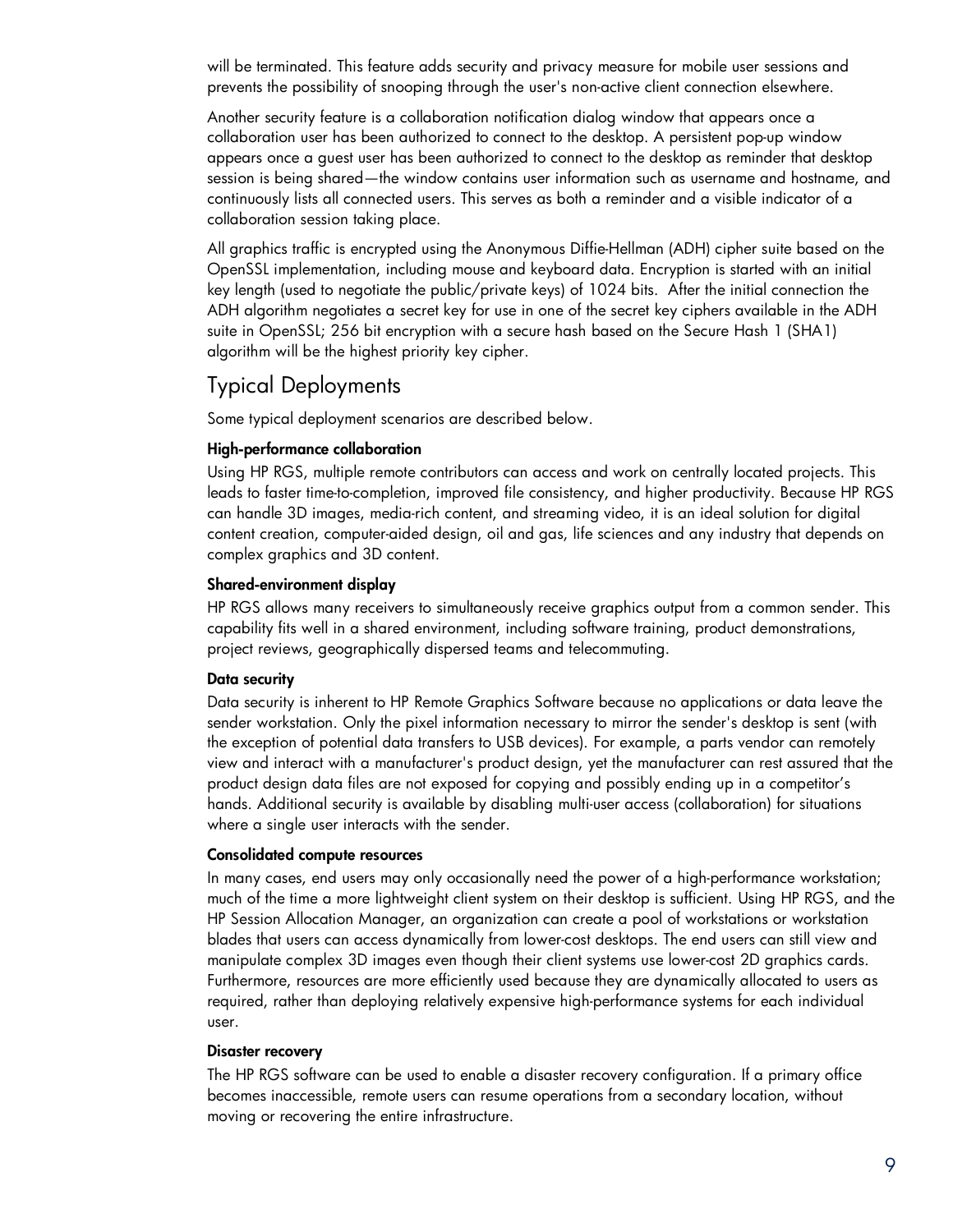## **Conclusions**

The HP Remote Graphics Software provides an inexpensive and flexible method of remotely managing the complex images produced by applications on centrally located workstations or PCs. Benefits of the HP Remote Graphics include:

- Increased corporate security—remote users (designers, engineers, vendors) are able to access design information without proprietary data being transferred outside of the corporation; only image pixels are transmitted to the remote users. Of course, access to USB devices must still be properly and securely configured.
- Convenience and timesavings—users may remotely access centrally located applications, remotely leveraging large central compute resources and eliminating the need to transfer huge volumes of data to another site. Further, the remote sites may be mobile, lightweight clients, reducing travel time and expenses.
- Reduced management costs—centralization allows reduction in management costs by consolidation and single-point-of-contact system management.
- Increased productivity—remote document/model reviewing and collaboration increases workers productivity and communication effectiveness. Users may review and interact with complex 3D images worldwide, simultaneously.
- Increased training effectiveness—training with complex applications and complex user sequences is facilitated by allowing multiple users to follow interaction with applications. Costs are lowered because student workstations need not have expensive copies of applications installed $^5$ .
- Increased resource utilization—remote receivers can be lower spec platforms (for example, a thin client or a desktop system with 2D graphics only) while still displaying workstation-class 2D and 3D graphics. This reduces acquisition costs and extends the usage life of legacy equipment. HP RGS also opens up new ways of using remote visualization. The ability to transmit and share graphics in real-time changes the way we are able to work by opening up new collaboration possibilities and enabling new working capabilities.

<sup>&</sup>lt;sup>5</sup> Subject to license restrictions, be sure to check with your application software vendor.